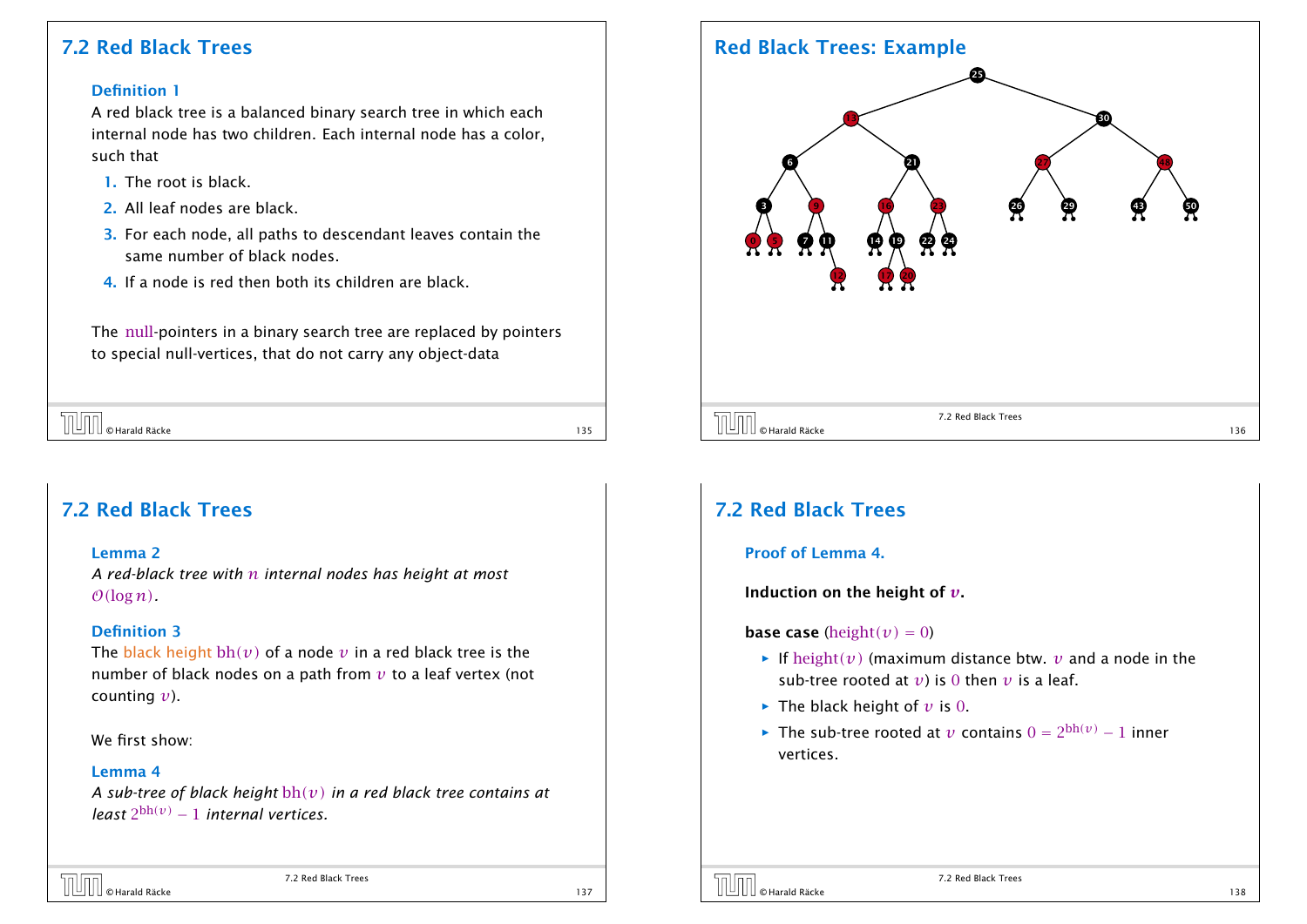# 7.2 Red Black Trees

#### Proof (cont.)

#### induction step

- $\blacktriangleright$  Supose *v* is a node with height $(v) > 0$ .
- $\rightarrow v$  has two children with strictly smaller height.
- $\rightarrow$  These children (*c*<sub>1</sub>, *c*<sub>2</sub>) either have bh(*c<sub>i</sub>*) = bh(*v*) or  $bh(c_i) = bh(v) - 1$ .
- **▶ By induction hypothesis both sub-trees contain at least**  $2^{bh(v)-1} - 1$  internal vertices.
- *►* Then  $T_v$  contains at least  $2(2^{bh(v)-1} 1) + 1 \ge 2^{bh(v)} 1$ vertices.

 $\Box$ 

|  |  | @Harald Dä. |  |
|--|--|-------------|--|
|  |  |             |  |

#### 7.2 Red Black Trees © Harald Räcke 139

# 7.2 Red Black Trees

#### Definition 1

A red blac[k t](#page-0-0)ree is a balanced binary search tree in which each internal node has two children. Each internal node has a color, such that

- 1. The root is black.
- 2. All leaf nodes are black.
- 3. For each node, all paths to descendant leaves contain the same number of black nodes.
- 4. If a node is red then both its children are black.

The null-pointers in a binary search tree are replaced by pointers to special null-vertices, that do not carry any object-data.

# 7.2 Red Black Trees

#### Proof of Lemma 2.

Let *h* denote the height of the red-black tree, and let *P* denote a path from the root to the furthest leaf.

At least half of the node on *P* must be black, since a red node must be followed by a black node.

Hence, the black height of the root is at least *h/*2.

The tree contains at least  $2^{h/2}-1$  internal vertices. Hence,  $2^{h/2} - 1 \leq n$ .

Hence,  $h \le 2 \log(n + 1) = O(\log n)$ .

 $\overline{C}$   $\overline{C}$   $\overline{C}$   $\overline{C}$   $\overline{C}$   $\overline{C}$   $\overline{C}$   $\overline{C}$   $\overline{C}$   $\overline{C}$   $\overline{C}$   $\overline{C}$   $\overline{C}$   $\overline{C}$   $\overline{C}$   $\overline{C}$   $\overline{C}$   $\overline{C}$   $\overline{C}$   $\overline{C}$   $\overline{C}$   $\overline{C}$   $\overline{C}$   $\overline{C}$   $\overline{$ 

7.2 Red Black Trees

 $\Box$ 

# 7.2 Red Black Trees

We need to adapt the insert and delete operations so that the red black properties are maintained.



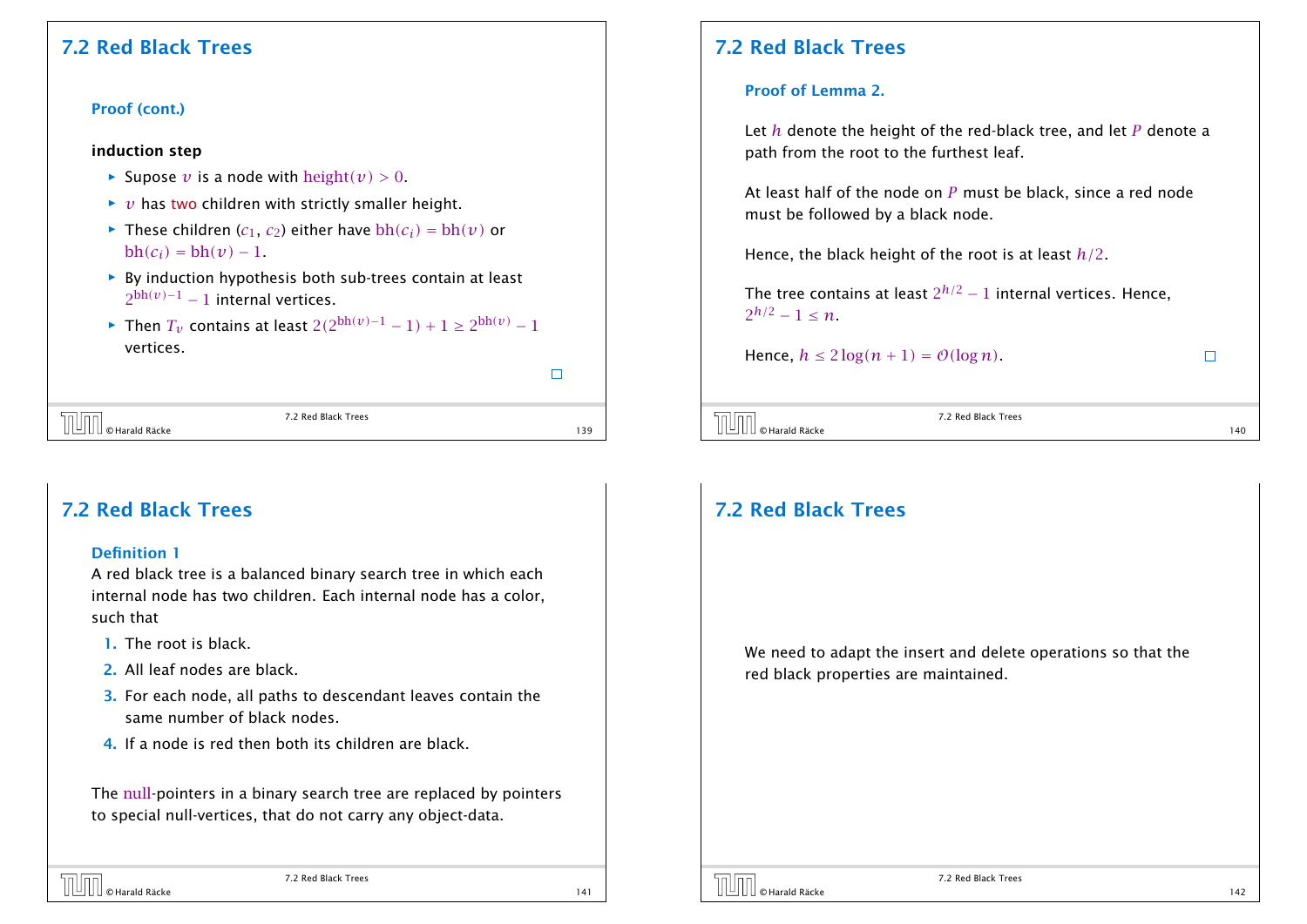# Rotations

The properties will be maintained through rotations:



# Red Black Trees: Insert

### Invariant of the fix-up algorithm:

- **▶** *z* is a red node
- ▶ the black-height property is fulfilled at every node
- *ñ* the only violation of red-black properties occurs at *z* and parent*[z]*
	- **Fig. 2** either both of them are red (most important case)
	- ▶ or the parent does not exist (violation since root must be black)

If *z* has a parent but no grand-parent we could simply color the parent/root black; however this case never happens.



# Red Black Trees: Insert

|     | <b>Algorithm 10</b> InsertFix $(z)$                                                     |
|-----|-----------------------------------------------------------------------------------------|
|     | 1: while parent $[z] \neq \text{null}$ and col [parent $[z]$ ] = red do                 |
| 2:  | <b>if</b> parent[ $z$ ] = $left[gp[z]$ ] <b>then</b> $z$ in left subtree of grandparent |
| 3:  | uncle $\leftarrow$ right[grandparent[z]]                                                |
| 4:  | <b>if</b> col[ <i>uncle</i> ] = red <b>then</b><br>Case 1: uncle red                    |
| 5:  | $col[p[z]] \leftarrow \text{black}$ ; col $[u] \leftarrow \text{black}$ ;               |
| 6:  | $\text{col}[gp[z]] \leftarrow \text{red}; z \leftarrow \text{grandparent}[z];$          |
| 7:  | else<br>Case 2: uncle black                                                             |
| 8:  | <b>if</b> $z = \text{right}[\text{parent}[z]]$ then<br>2a: z right child                |
| 9:  | $z \leftarrow p[z]$ ; LeftRotate(z);                                                    |
| 10: | $col[p[z]] \leftarrow black$ ; $col[gp[z]] \leftarrow red$ ; 2b: <i>z</i> left child    |
| 11: | RightRotate(gp[z]);                                                                     |
| 12: | else same as then-clause but right and left exchanged                                   |
|     | 13: $col(root[T]) \leftarrow black;$                                                    |
|     |                                                                                         |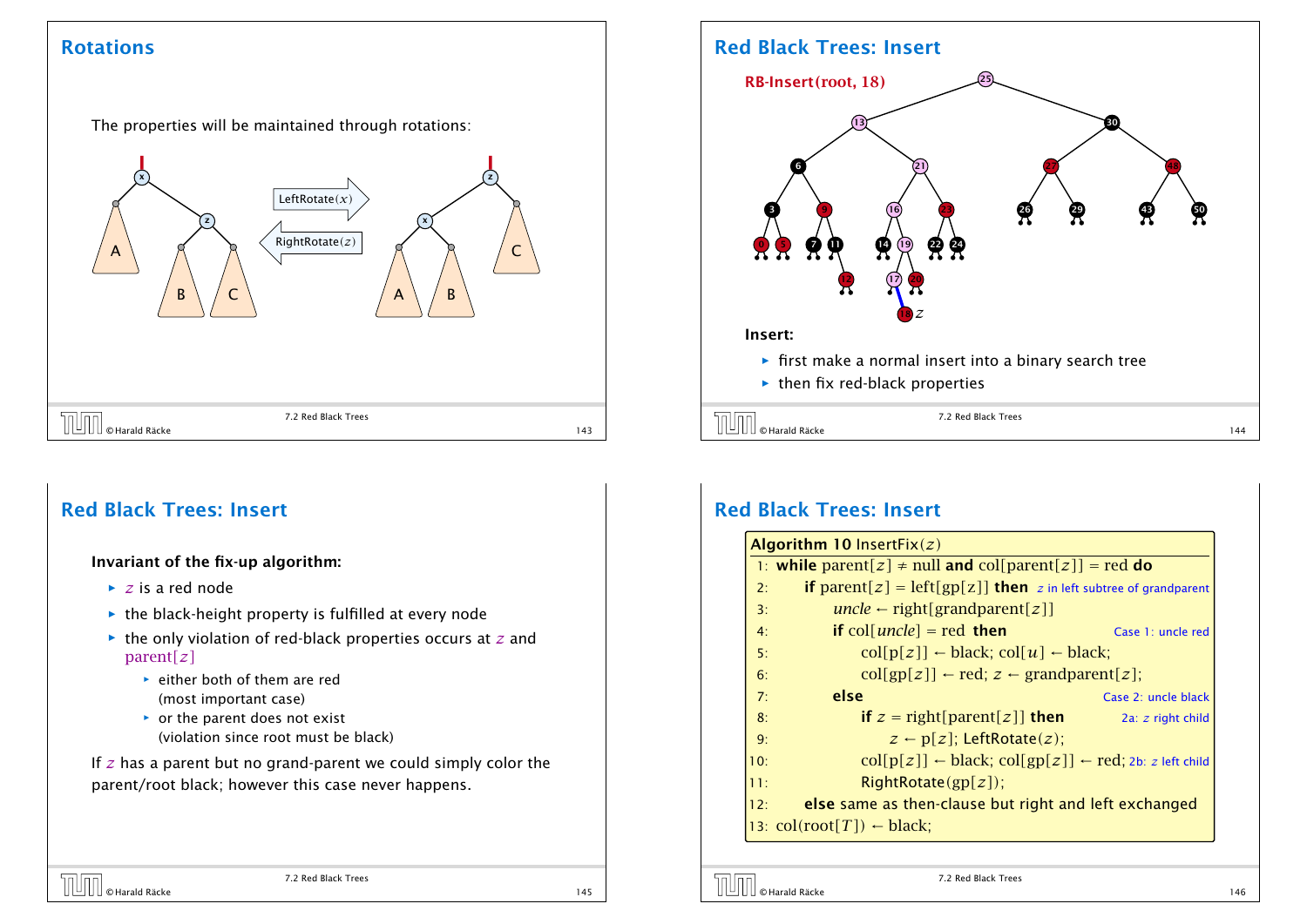



### Case 2b: Black uncle and *z* is left child



# Red Black Trees: Insert

#### Running time:

- *ñ* Only Case 1 may repeat; but only *h/*2 many steps, where *h* is the height of the tree.
- *ñ* Case 2a → Case 2b → red-black tree
- *ñ* Case 2b → red-black tree

Performing Case 1 at most  $O(log n)$  times and every other case at most once, we get a red-black tree. Hence O*(*log *n)* re-colorings and at most 2 rotations.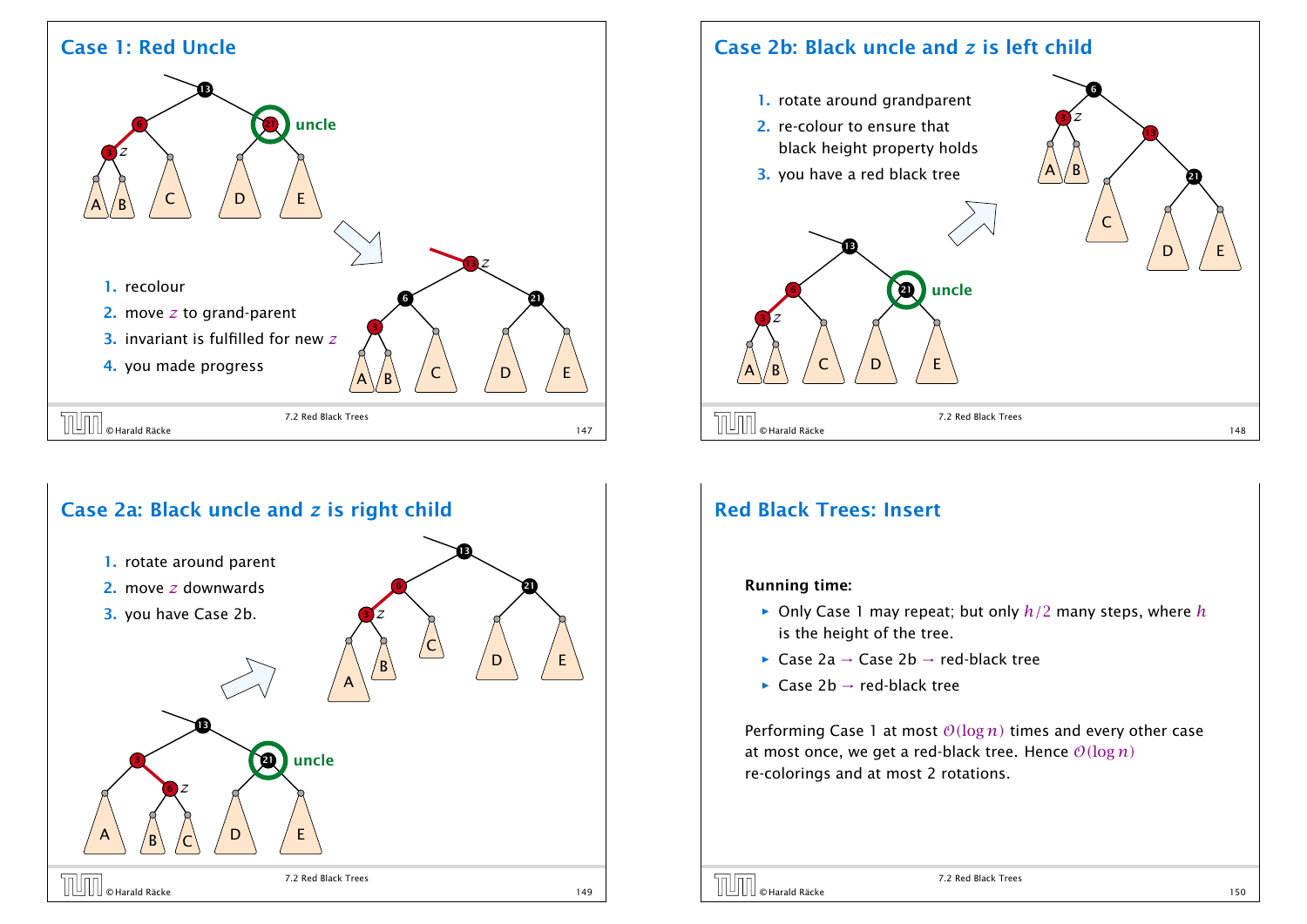# Red Black Trees: Delete

First do a standard delete.

If the spliced out node  $x$  was red everything is fine.

If it was black there may be the following problems.

- $\triangleright$  Parent and child of *x* were red; two adjacent red vertices.
- **F** If you delete the root, the root may now be red.
- $\blacktriangleright$  Every path from an ancestor of  $x$  to a descendant leaf of  $x$ changes the number of black nodes. Black height property might be violated.

| © Harald Räcke | 7.2 Red Black Trees |  |
|----------------|---------------------|--|
|                |                     |  |



#### Delete:

- ▶ deleting black node messes up black-height property
- $\rightarrow$  if *z* is red, we can simply color it black and everything is fine
- $\triangleright$  the problem is if *z* is black (e.g. a dummy-leaf); we call a fix-up procedure to fix the problem.



- ► do normal delete
- **▶ when replacing content by content of successor, don't** change color of node

# Red Black Trees: Delete

#### Invariant of the fix-up algorithm

- $\blacktriangleright$  the node *z* is black
- $\triangleright$  if we "assign" a fake black unit to the edge from  $z$  to its parent then the black-height property is fulfilled

Goal: make rotations in such a way that you at some point can remove the fake black unit from the edge.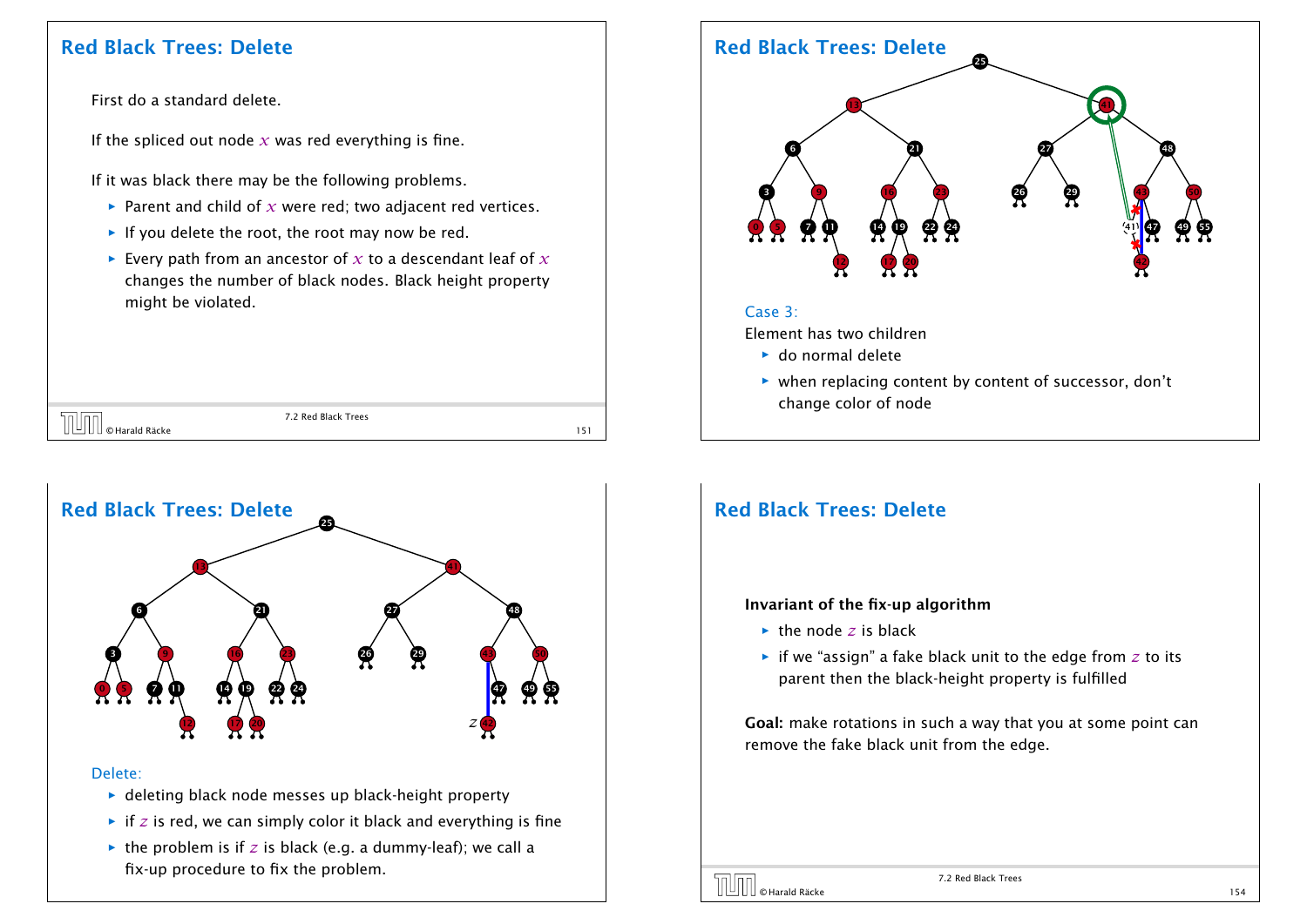

### Case 2: Sibling is black with two black children



# Case 3: Sibling black with one black child to the right



# Case 4: Sibling is black with red right child